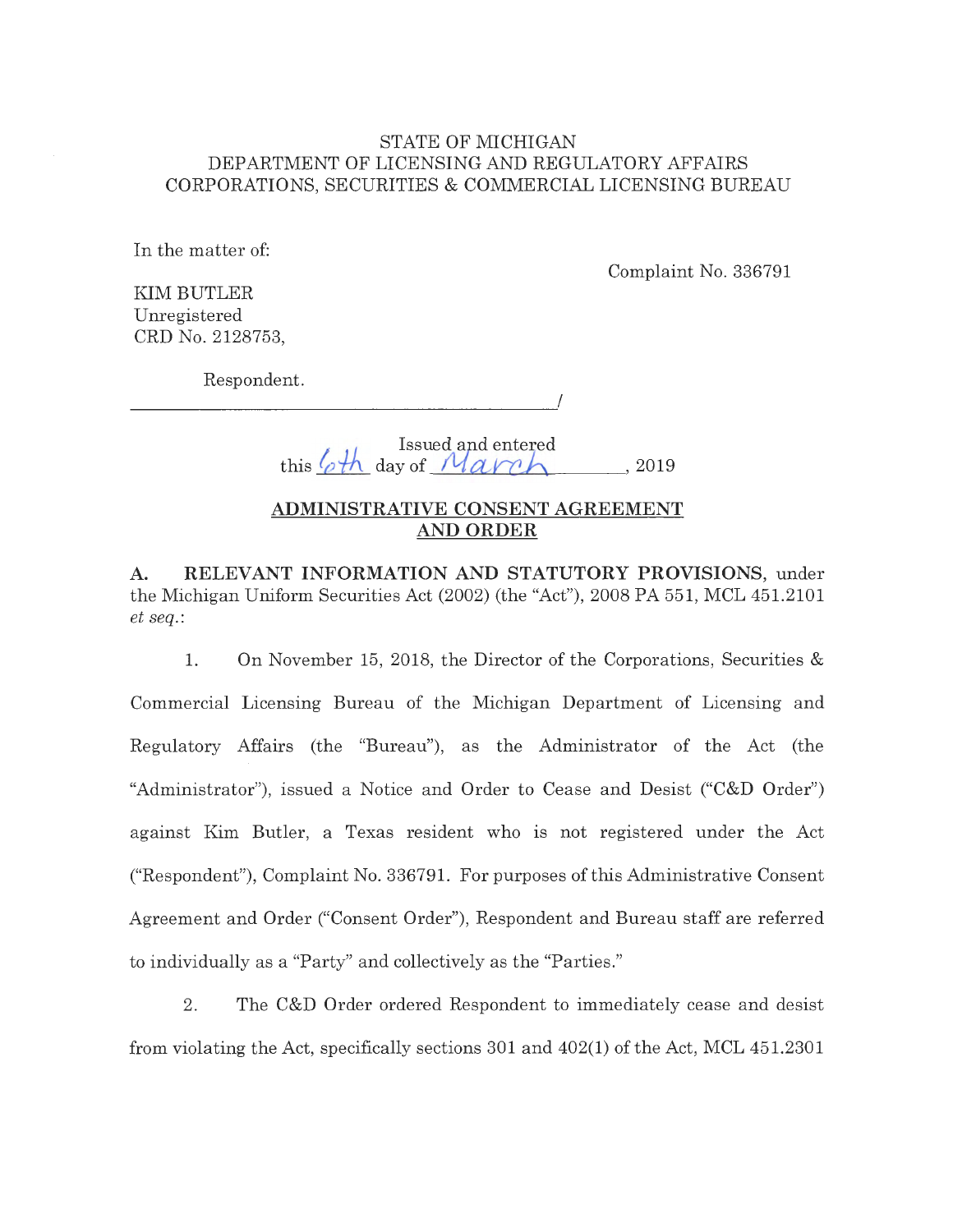and 451.2402(1), and further notified Respondent that the Administrator intended to impose a civil fine against her in the amount of \$9,000 under MCL 451.2604(4)(a).

3. The C&D Order was immediately effective pursuant to MCL 451.2604(2); however, Respondent, through counsel, timely requested an administrative hearing on the C&D Order under MCL 451.2604(2) and (3) (the "Hearing Request"). Thereafter, the Parties waived the 15-day statutory requirement to schedule a hearing and agreed to hold Respondent's Hearing Request in abeyance while negotiating possible resolution through this Consent Order.

4. As a result of negotiations, the Parties agree to and recommend that the Administrator order a settlement of this matter under the terms and conditions set forth in this Consent Order. Respondent was represented by, and had the advice of, legal counsel throughout the process of resolving the C&D Order through this Consent Order.

#### **B. AGREEMENT**

The Parties agree to resolve the C&D Order under the following terms and conditions:

**1.** Respondent agrees to comply with the Act in connection with all future conduct and activities, including but not limited to ensuring that she is registered or exempt before effecting any further securities transactions in Michigan and ensuring that any securities she offers or sells in Michigan are registered or exempt.

2. Respondent agrees to pay the Bureau a reduced civil fine in the settlement amount of Two Thousand and 00/100 Dollars (\$2,000.00) (the "Reduced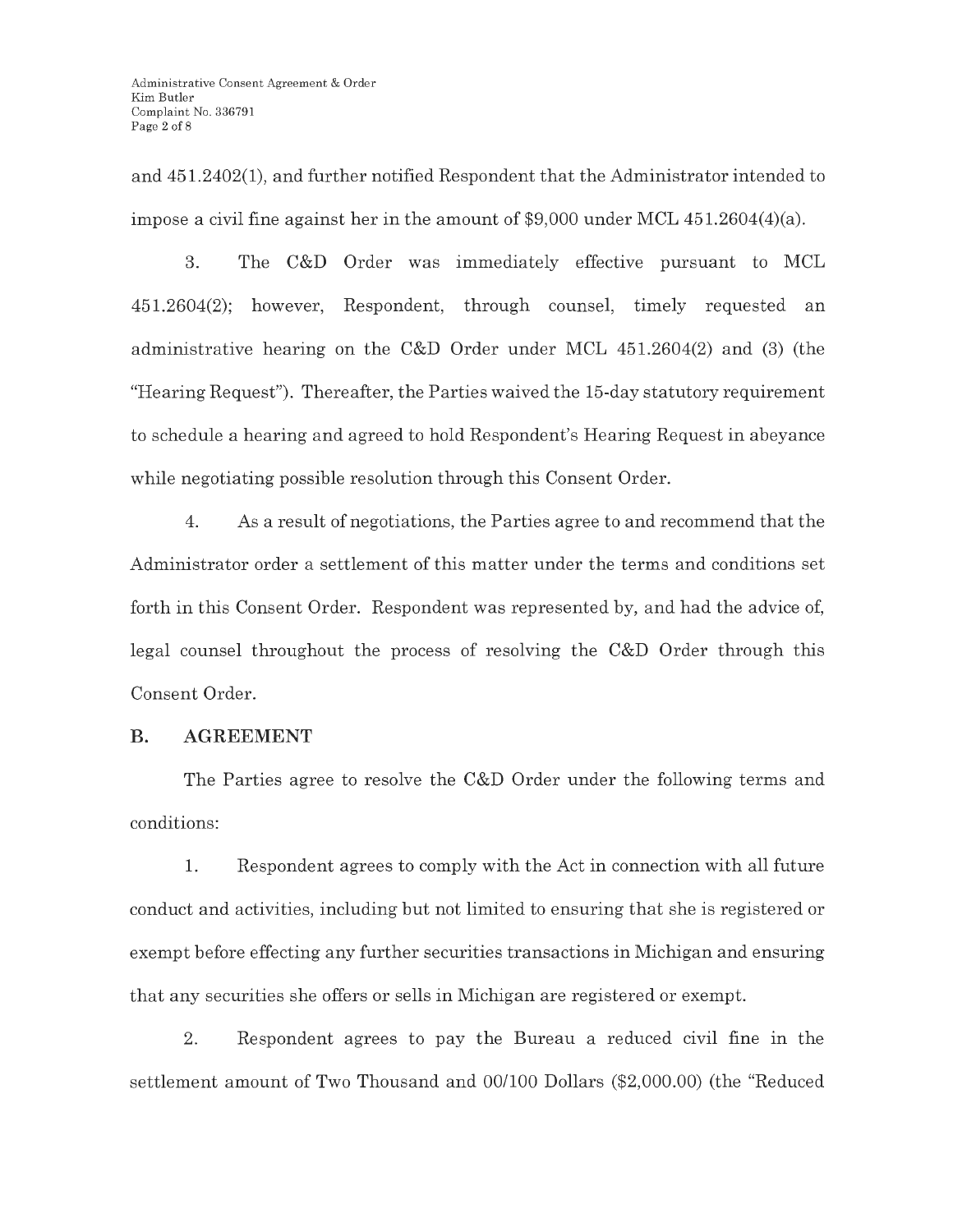Civil Fine"). Respondent agrees to pay the Reduced Civil Fine within sixty (60) calendar days after the mailing date of this Consent Order, once entered. The Reduced Civil Fine must be paid by cashier's check or money order made payable to the "State of Michigan," contain identifying information (name and "Complaint No. 336791"), and be mailed to the Bureau at the following address:

Corporations, Securities & Commercial Licensing Bureau Securities & Audit Division - Final Order Monitoring P.O. Box 30018 Lansing, MI 48909

If any portion of the Reduced Civil Fine is overdue for at least six (6) months, the Administrator may refer it to the Michigan Department of Treasury for collection action against Respondent. In addition, and consistent with Paragraph B.13. below, the Administrator reserves the right to take other available legal action to enforce payment of and collect the Reduced Civil Fine.

3. The Bureau will report and publish this Consent Order according to its current policy, as follows:

- This Consent Order is a public record required to be published and made available to the public, consistent with section 11 of the Michigan Freedom of Information Act, MCL 15.241. The Bureau will publish this Consent Order consistent with its current policy, whereby copies of orders issued under the Act are posted to the Bureau's website and a summary of order content is included in monthly disciplinary action reports separately published on the Bureau's website. Following entry of the attached Order, the Bureau will file a Form U6 with the Central Registration Depository reflecting the Parties' resolution of the C&D Order under this Consent Order.
- 4. Notwithstanding the potential application of MCL 451.2412(9), this

Consent Order expressly preserves the Bureau's and Administrator's ability to rely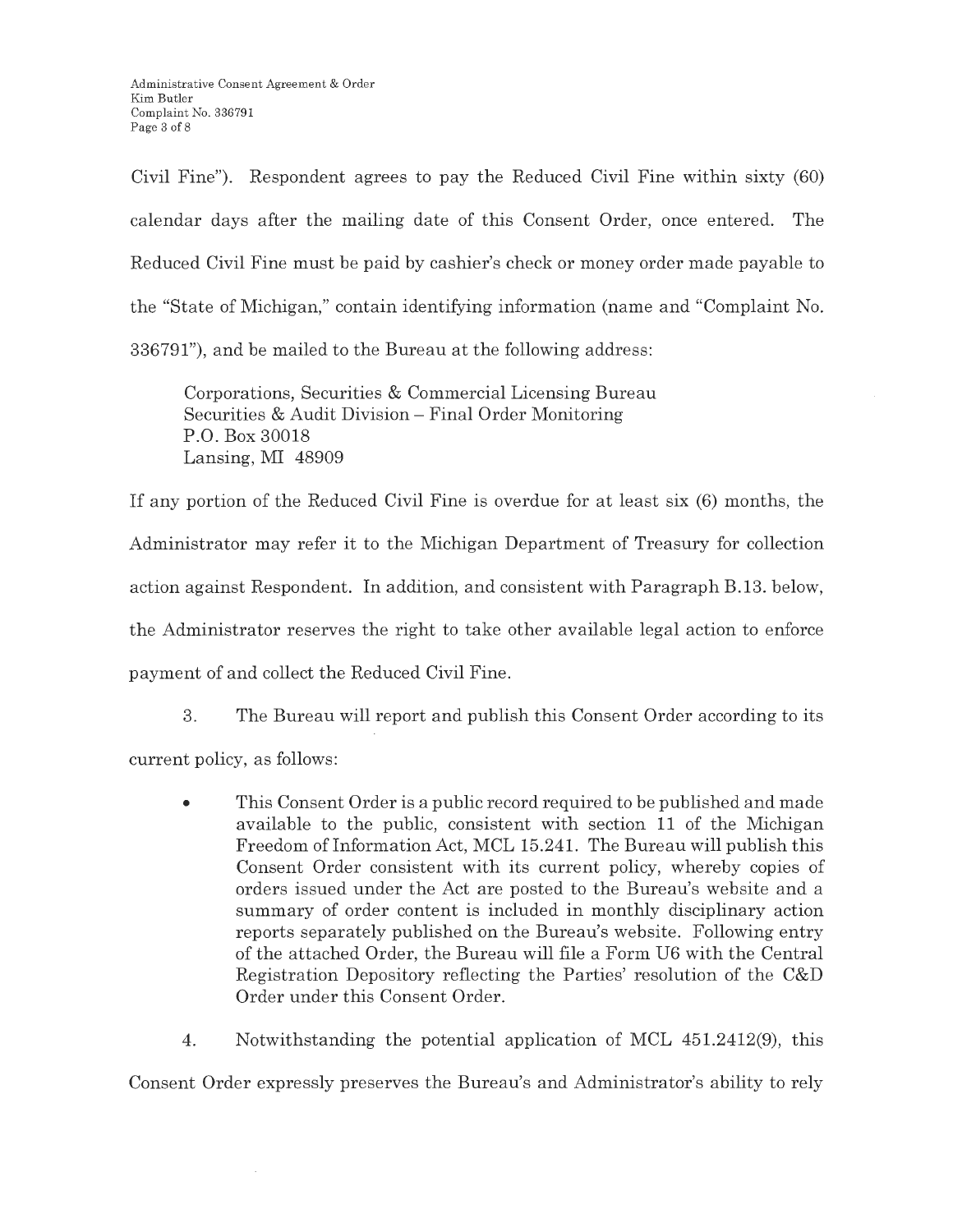on and assert, in any future proceeding under the Act, all activities, conduct, and alleged Act violations by Respondent contained in or relating to the C&D Order.

5. Respondent neither admits nor denies the allegations in the C&D Order or any wrongdoing in connection with this matter, and consents to entry of this Consent Order only for the purpose of resolving the C&D Order in an expeditious fashion that avoids the time and expense associated with an administrative proceeding on the Hearing Request and any appeals therefrom. The Parties agree that this Consent Order is automatically admissible in a proceeding to enforce its provisions or in any administrative proceeding under the Act.

6. The Parties agree that this Consent Order resolves only Respondent's activities, conduct, and alleged Act violations contained in the C&D Order, but it does not address or resolve any other activities, conduct, or potential Act violations engaged in by Respondent.

7. Respondent agrees that, effective upon entry of this Consent Order, her Hearing Request is automatically revoked without further action by the Parties.

8. Respondent agrees to cooperate with the Bureau and comply with any reasonable investigative demands made by the Bureau in the future for purposes of ensuring compliance with this Consent Order or the Act.

9. Respondent acknowledges and agrees that: (a) the Administrator has jurisdiction and authority to enter this Consent Order; (b) the Administrator may enter this Consent Order without any further notice to Respondent; and (c) upon entry of this Consent Order, it is final and binding, and Respondent waives any right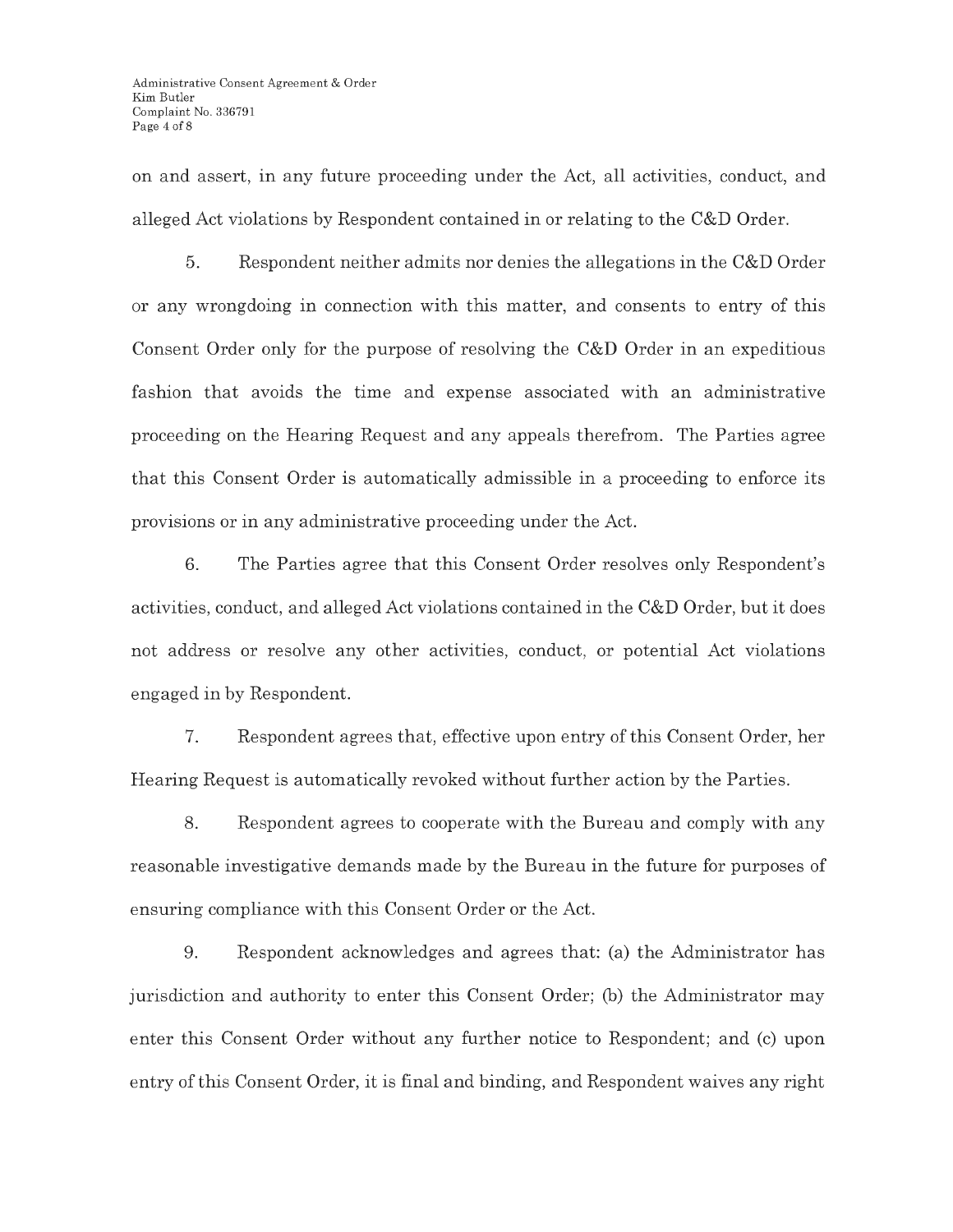to a hearing or appeal of this Consent Order and the C&D Order under the Act, the rules promulgated under the Act or the predecessor Act, the Administrative Procedures Act of 1969, 1969 PA 306, MCL 24.201 *et seq.,* or other applicable law.

10. The Parties understand and agree that this Consent-Order will be presented to the Administrator for her final approval as evidenced by its entry, and that the Administrator may, in her sole discretion, decide to accept or reject this Consent Order. If the Administrator accepts this Consent Order by entering it, this Consent Order becomes fully effective and binding in accordance with Paragraph B.9. above. If the Administrator rejects this Consent Order by refusing to enter it, the Parties waive any objection to submitting the Hearing Request for adjudication through a formal administrative proceeding and the Administrator remaining the final decisionmaker at the conclusion of that proceeding.

11. The Parties acknowledge and agree that this Consent Order contains the entire understanding of the Parties and supersedes and forever terminates all prior and contemporaneous representations, promises, agreements, understandings, and negotiations, whether oral or written, with respect to its subject matter. The Parties further agree that this Consent Order may only be amended, modified, or supplemented by a duly executed writing signed by each Party and approved by Order of the Administrator.

12. The Parties acknowledge and represent that: (a) each Party has read this Consent Order in its entirety and fully understands all of its terms, conditions, ramifications, and consequences; (b) each Party unconditionally consents to the terms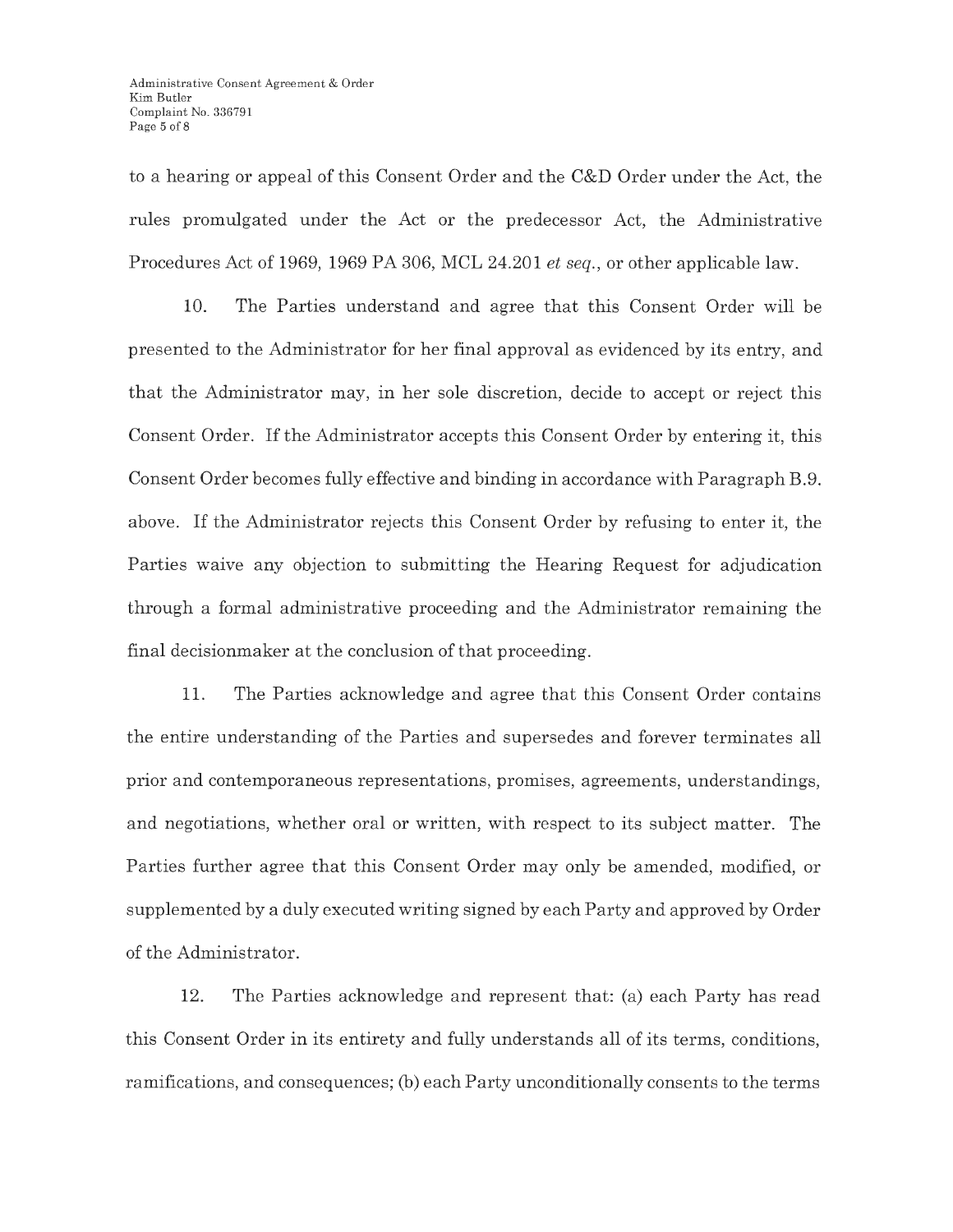of this Consent Order; (c) each Party has consulted with or had ample opportunity to consult with legal counsel of his, her, or its choosing prior to executing this Consent Order; (d) each Party has freely and voluntarily signed this Consent Order; and (e) the consideration received by each Party as described in this Consent Order is adequate.

13. The Parties acknowledge and agree that the Administrator retains the right to pursue any action or proceeding permitted by law to enforce the provisions of this Consent Order.

14. The Parties agree that facsimile or electronically-transmitted signatures may be submitted in connection with this Consent Order and are binding on that Party to the same extent as an original signature.

[This space left intentionally blank; Signature Page and Order follow]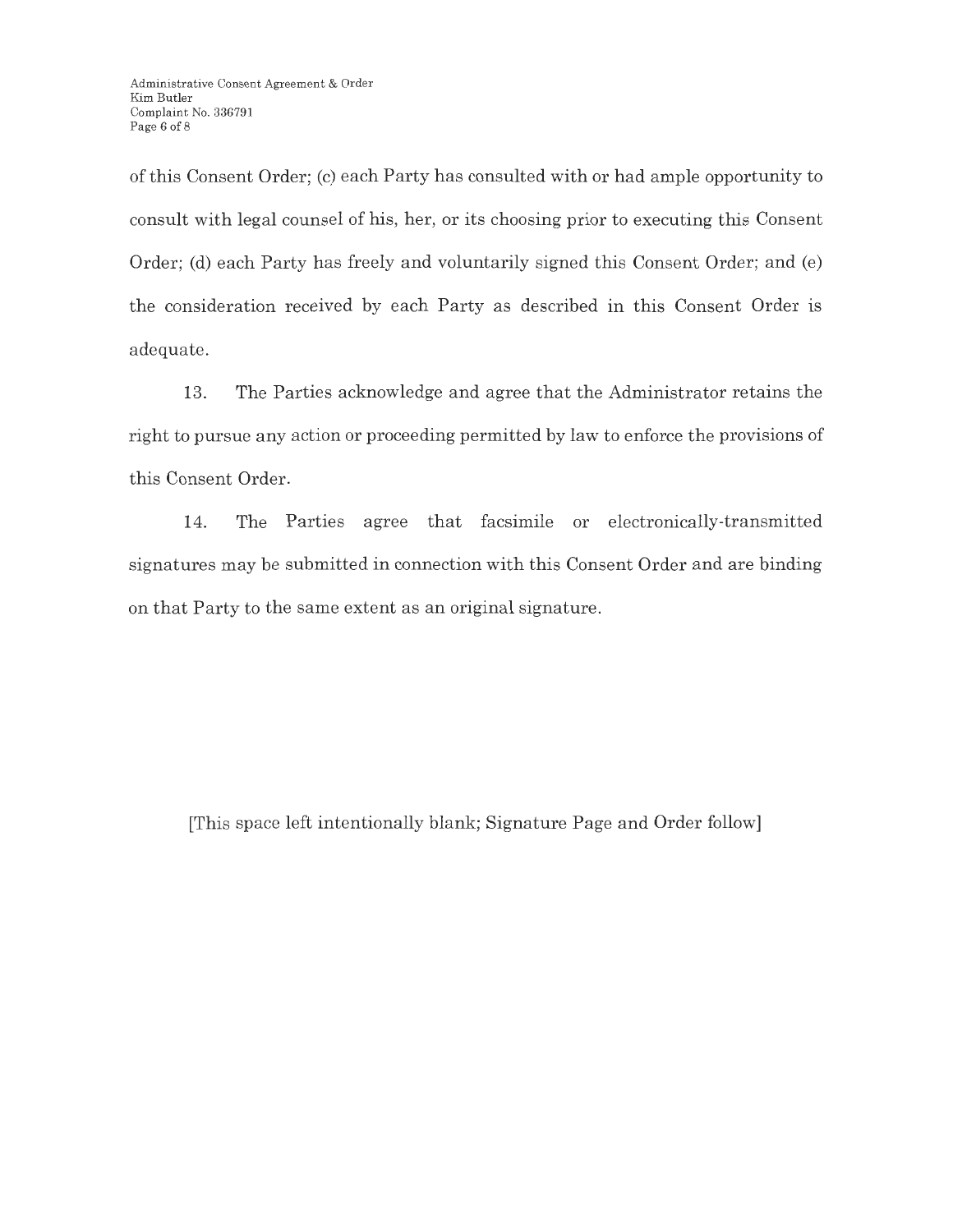Administrative Consent Agreement & Order Kim Butler Complaint No. 336791 Page 7 **of <sup>8</sup>**

Through their signatures, the Parties agree to the above terms and

conditions.

Signed: Kin Butler, Respondent **/@IL~-\_ \_\_\_\_,** 

 $Dated: 1/24/19$ 

Acknowledged and Reviewed by:

 $Signed:$  Sharron E. Ash Sharron E. Ash Lisa Lazarus Attorneys for Respondent Dated: **125/19** 

Approved by:

Signed:

Timothy L. Teague Securities & Audit Division Director Corporations, Securities & Commercial Licensing Bureau

Dated:\_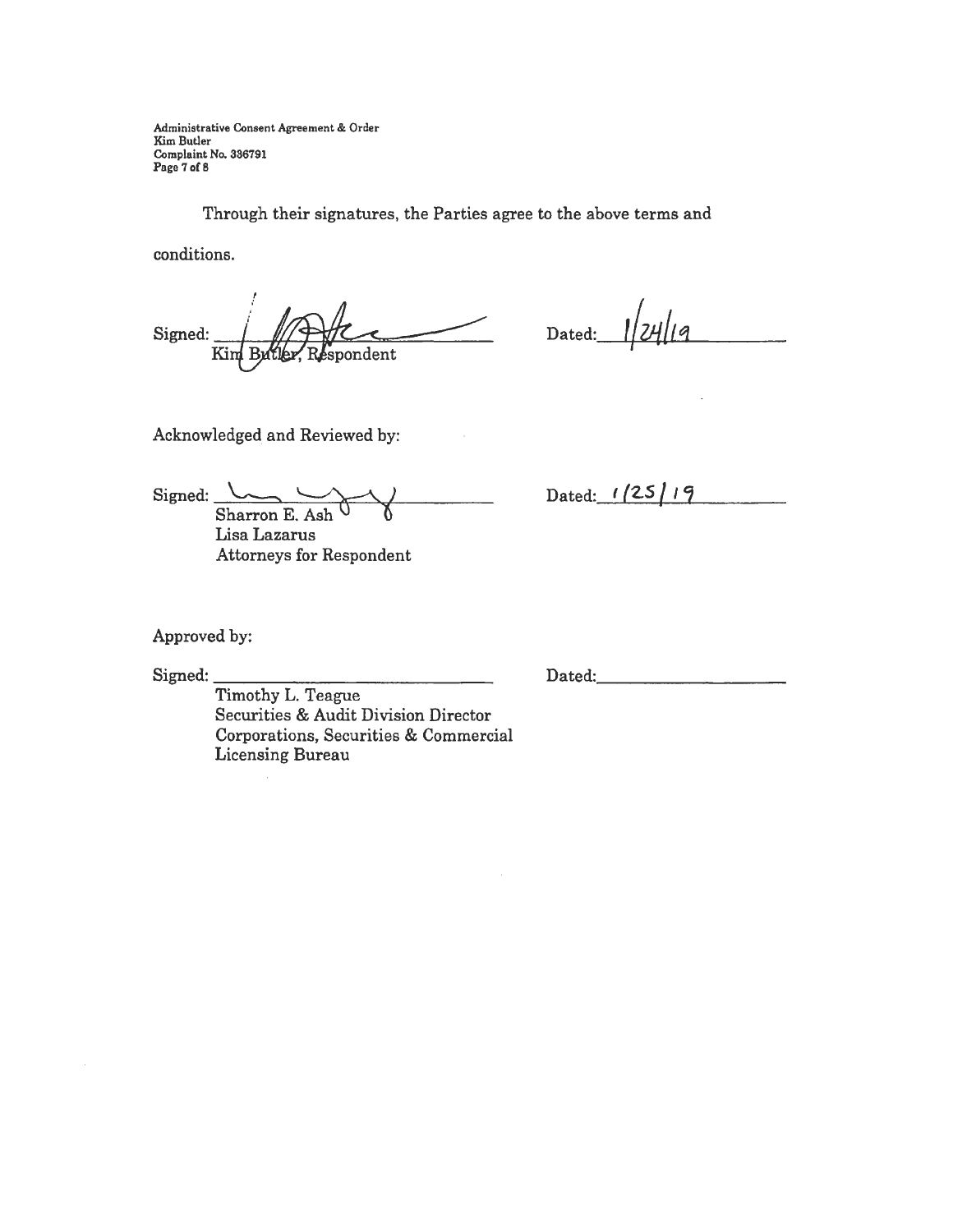Administrative Consent Agreement & Order Kim Butler Complaint No. 336791 Page 7 of 8

Through their signatures, the Parties agree to the above terms and

conditions.

Signed: \_\_\_\_\_\_\_\_\_\_\_\_\_ \_

Kim Butler, Respondent

Dated: -----------

Acknowledged and Reviewed by:

Signed: \_\_\_\_\_\_\_\_\_\_\_\_\_\_\_ \_

Dated: \_\_\_\_\_\_\_\_\_ \_

Sharron E. Ash Lisa Lazarus Attorneys for Respondent

Approved by:

Signed: **Timothy** L. Rague

Timothy L. Teague Securities & Audit Division Director Corporations, Securities & Commercial Licensing Bureau

| Dated: |  |  |  |
|--------|--|--|--|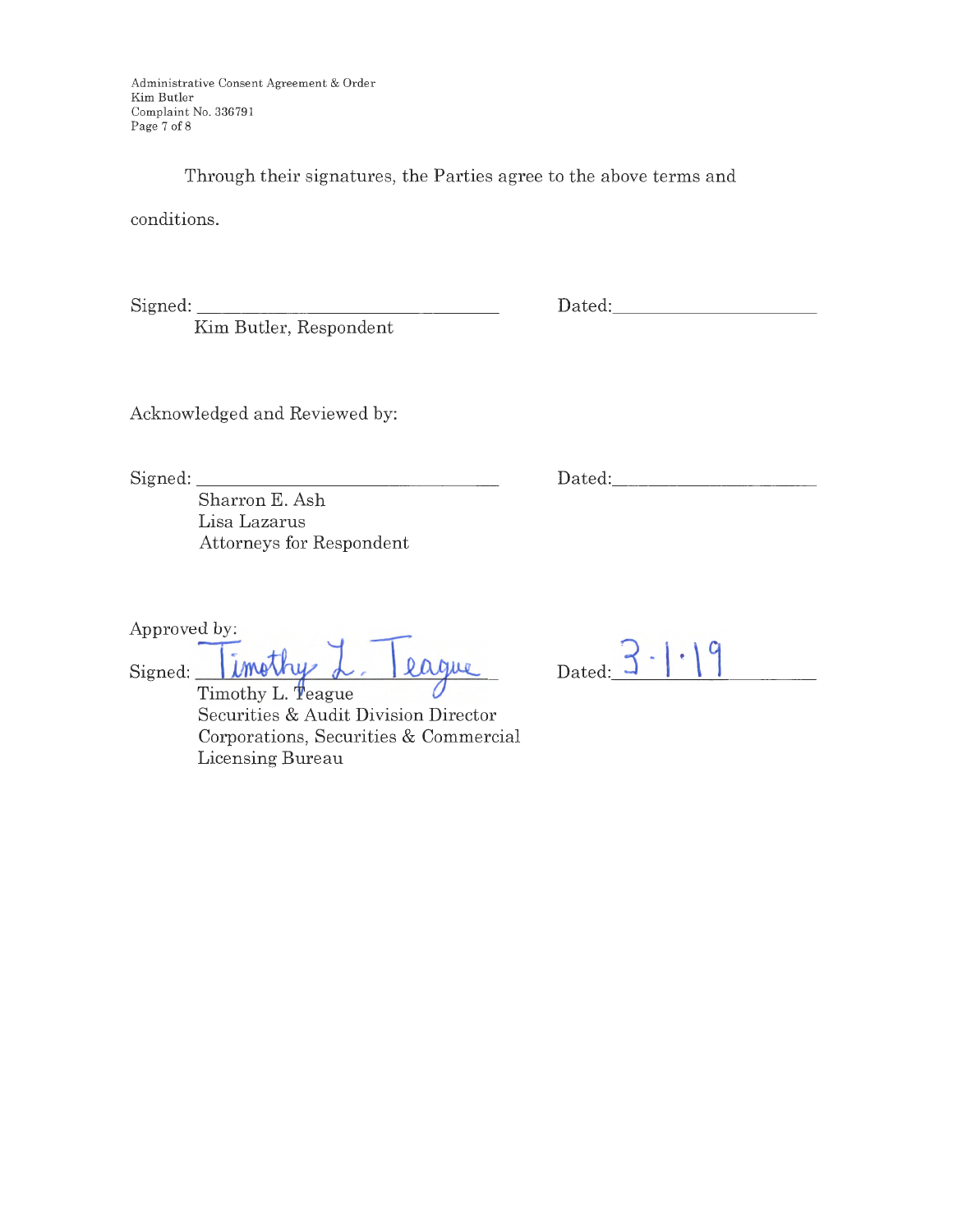Administrative Consent Agreement & Order Kim Butler Complaint No. 336791 Page 8 of 8

# **C. ORDER**

The Administrator NOW, THEREFORE, ORDERS:

THE TERMS AND CONDITIONS IN THE FOREGOING FULLY EXECUTED CONSENT AGREEMENT ARE INCORPORATED BY REFERENCE AND MADE BINDING AND EFFECTIVE THROUGH THIS CONSENT ORDER.

By: Julia Dale

Administrator and Director Corporations, Securities & Commercial Licensing Bureau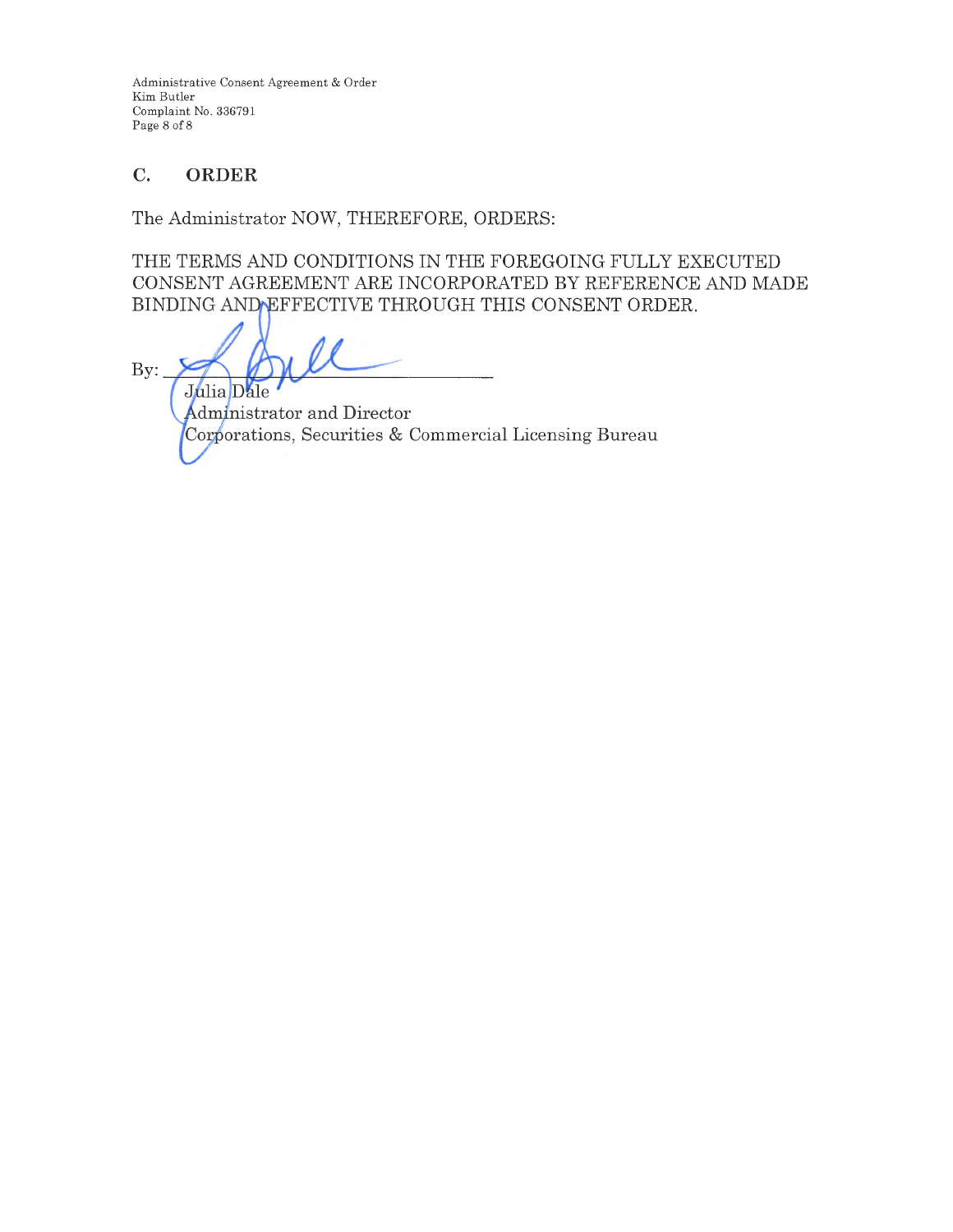## STATE OF MICHIGAN DEPARTMENT OF LICENSING AND REGULATORY AFFAIRS CORPORATIONS, SECURITIES & COMMERCIAL LICENSING BUREAU

In the Matter of:

Complaint No. 336791

KIM BUTLER Umegistered, CRD# 2128753 Respondent. Respondent.<br>————————————————————/

> JWed and entered This **IS** day of November, 2018

NOTICE AND ORDER TO CEASE AND DESIST

Julia Dale, the Director ("Administrator") of the Corporations, Securities & Commercial Licensing Bureau ("Bureau"), pursuant to her statutory authority and responsibility to administer and enforce the Michigan Uniform Securities Act (2002), 2008 PA 551, as amended, MCL 451.2101 *et seq.* ("Securities Act"), hereby orders Kim Butler ("Respondent") to cease and desist from offering and selling umegistered securities, and from acting as an umegistered agent for Woodbridge Mortgage Investment Fund 4, LLC or related entities ("Woodbridge"), contrary to the Securities Act. Respondent is also notified of the opportunity to request a hearing in this matter.

#### **I. BACKGROUND**

### **A. The Respondent**

1. Kim Butler is a resident of the state of Texas. Respondent is not registered in any capacity under the Securities Act in Michigan.

#### **B. Findings of Fact**

- 1. The Bureau investigated Respondent's activities under the Securities Act.
- 2. In or around August of 2017, the Bureau issued an order against Woodbridge Mortgage Investment Fund 4, LLC for violations of section 301 and section 501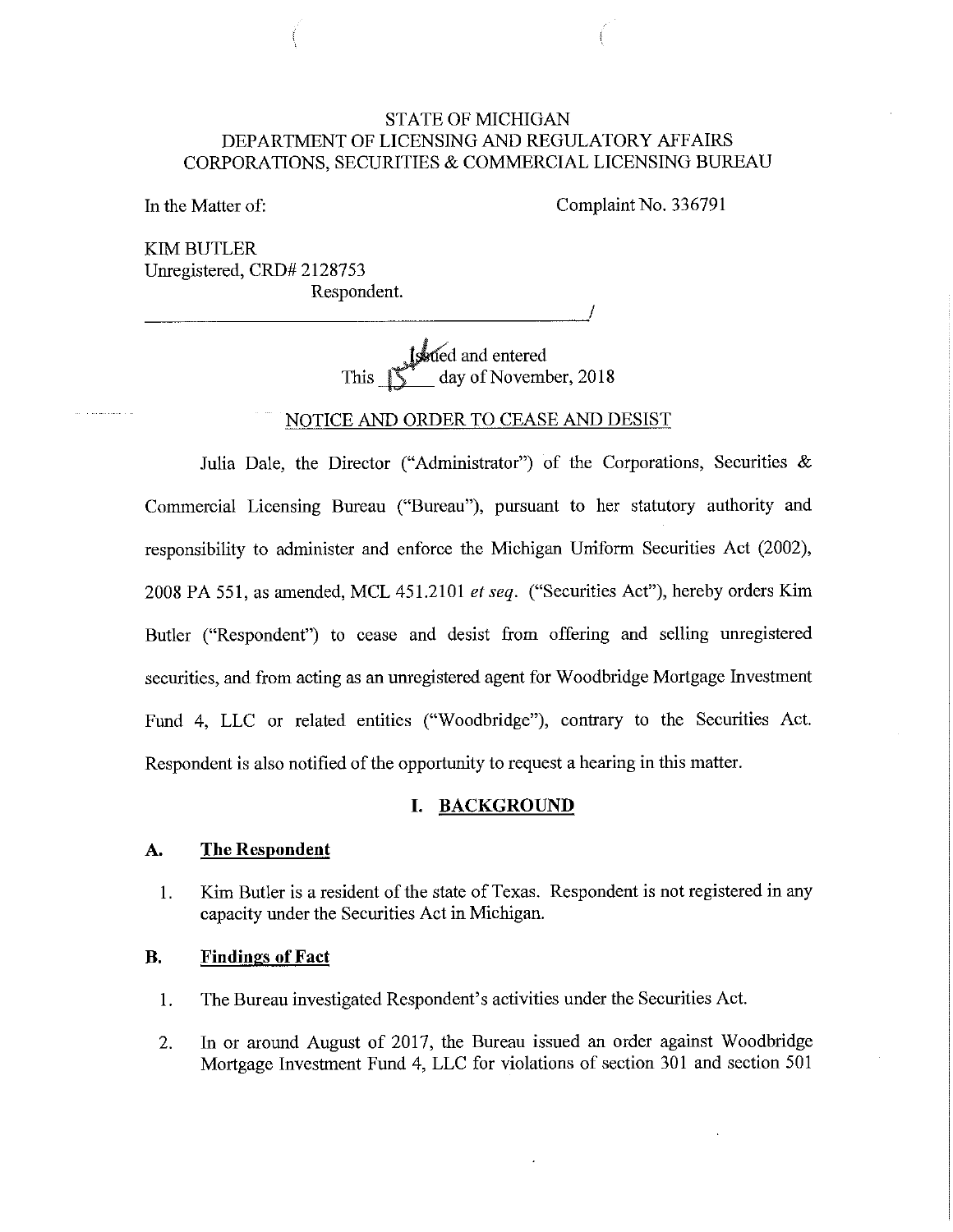of the Securities Act, MCL 451.2301 and MCL 451.2501. (Exhibit 1).<sup>1</sup> The Woodbridge securities were not federal covered, exempt from registration, or registered under the Securities Act.

3. The investigation developed evidence that Respondent offered and sold Woodbridge securities in the form of notes to Michigan investors WH and DH for \$25,000, to Michigan investors WG and BG for \$50,000, and to Michigan investors JD and KD for \$75,000, and that Respondent received \$9,000 of commission payments from the sales. Respondent is not registered or exempt from registration as an agent pursuant to the Securities Act in Michigan.

## **11. RELEVANT STATUTORY PROVISIONS**

1. Section 301 of the Securities Act, MCL 451.2301, states:

A person shall not offer or sell a security in this state unless I or more of the following are met:

(a) The security is a federal covered security.

(b) The security, transaction, or offer is exempted from registration under section 201 to 203.

( c) The security is registered under this act.

2. Section 402(1) of the Securities Act, MCL 451.2402(1), states:

An individual shall not transact business in this state as an agent unless the individual is registered under this act as an agent or is exempt from registration as an agent under subsection (2).

3. Section 503(1) of the Securities Act, MCL 451.2503(1), states:

In a civil action or administrative proceeding under this act, a person claiming an exemption, exception, preemption, or exclusion has the burden to prove the applicability of the exemption, exception, preemption, or exclusion.

## III. **CONCLUSIONS OF LAW**

1. Respondent Kim Butler offered or sold Woodbridge promissory note securities to Michigan residents. The securities were not federally covered, exempt from

<sup>&</sup>lt;sup>1</sup> Multiple other states have initiated enforcement proceedings against Woodbridge and its affiliated entities. The United States Securities and Exchange Commission has initiated enforcement proceedings against Woodbridge at the federal level, and alleges that Woodbridge is a "Ponzi scheme" which has defrauded investors out of over one billion dollars nationwide.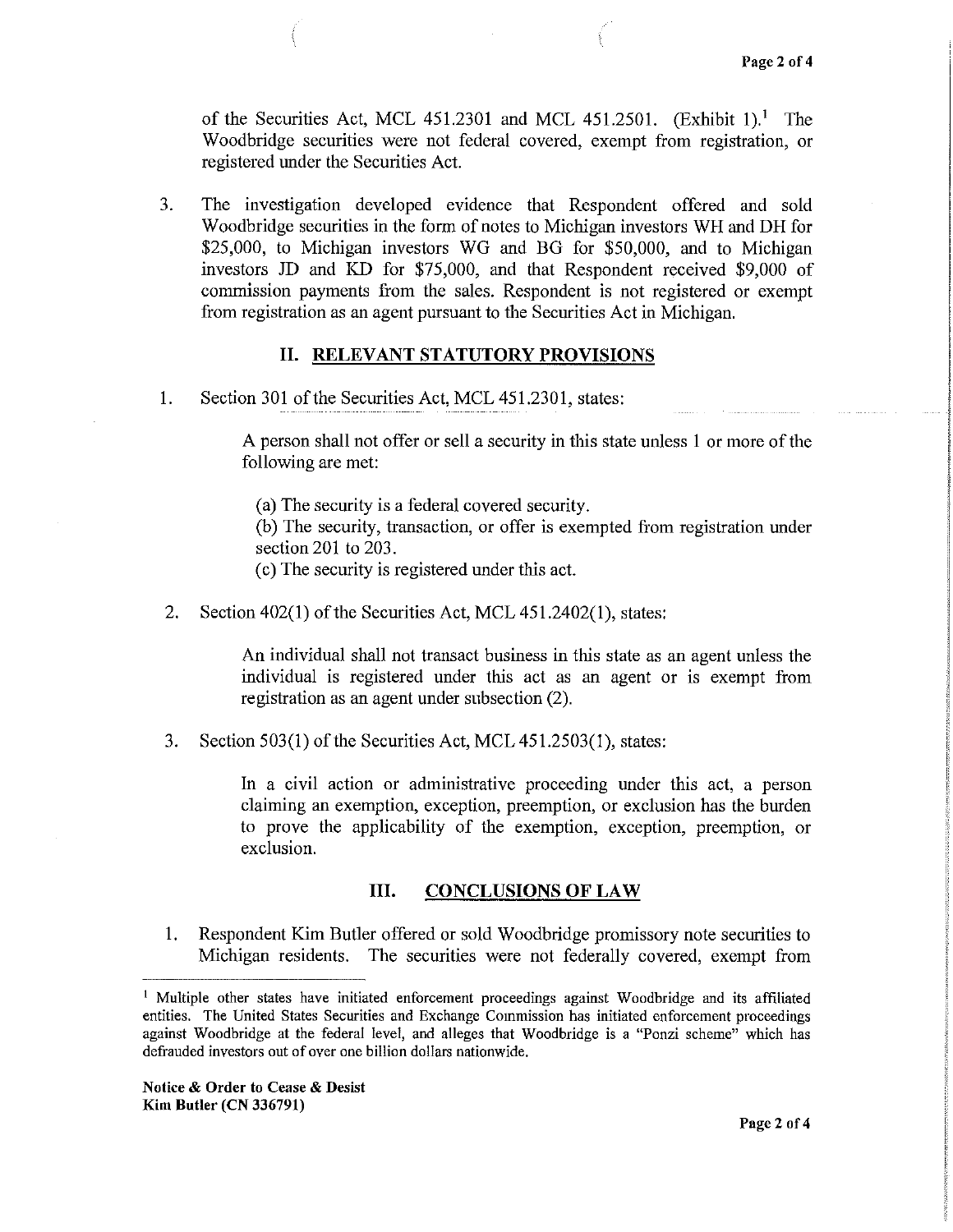registration, or registered, in violation of section 301 of the Securities Act, MCL 451.2301.

2. Respondent Kim Butler acted as an agent for Woodbridge in the offer and sale of Woodbridge promissory notes securities to Michigan investors without the benefit of registration or a properly-claimed exemption, in violation of section 402(1) of the Securities Act, MCL  $451.2402(1)$ .

### **IV. ORDER**

IT IS THEREFORE ORDERED, pursuant to section 604 of the Secmities Act, MCL 451.2604, that:

- A. Respondent shall immediately CEASE AND DESIST from offering and selling unregistered securities and from acting as an unregistered agent, contrary to the Securities Act.
- B. Pursuant to section 604(2) of the Securities Act, this Notice and Order to Cease and Desist is IMMEDIATELY EFFECTIVE.
- C. In her Final Order, the Administrator, under section 604(4) of the Securities Act, MCL 451.2604(4), intends to impose a civil fine of \$9,000.00 against Respondent.
- D. Pursuant to section 508 of the Securities Act, MCL 451.2508, a person that willfully violates the Securities Act, or an order issued under the Securities Act, is guilty of a felony punishable by imprisonment for not more than 10 years or a fine of not more than \$500,000.00 for each violation, or both. An individual convicted of violating a rule or order under this act may be fined, but shall not be imprisoned, if the individual did not have knowledge of the rule or order.

## **V. NOTICE OF OPPORTUNITY FOR HEARING**

Section 604 of the Securities Act, MCL 451.2604, provides that Respondent has 30 days beginning with the first day after the date of service of this Notice and Order to Cease and Desist to submit a written request to the Administrator asking that this matter be scheduled for a hearing. If the Administrator receives a written request in a timely manner, the Administrator shall schedule a hearing within 15 days after receipt of the request. The written request for a hearing must be addressed to:

> Corporations, Securities & Commercial Licensing Bureau Regulatory Compliance Division P.O.Box30018 Lansing, MI 48909

**Notice** & **Order to Cease** & **Desist Kim Butler (CN 336791)**